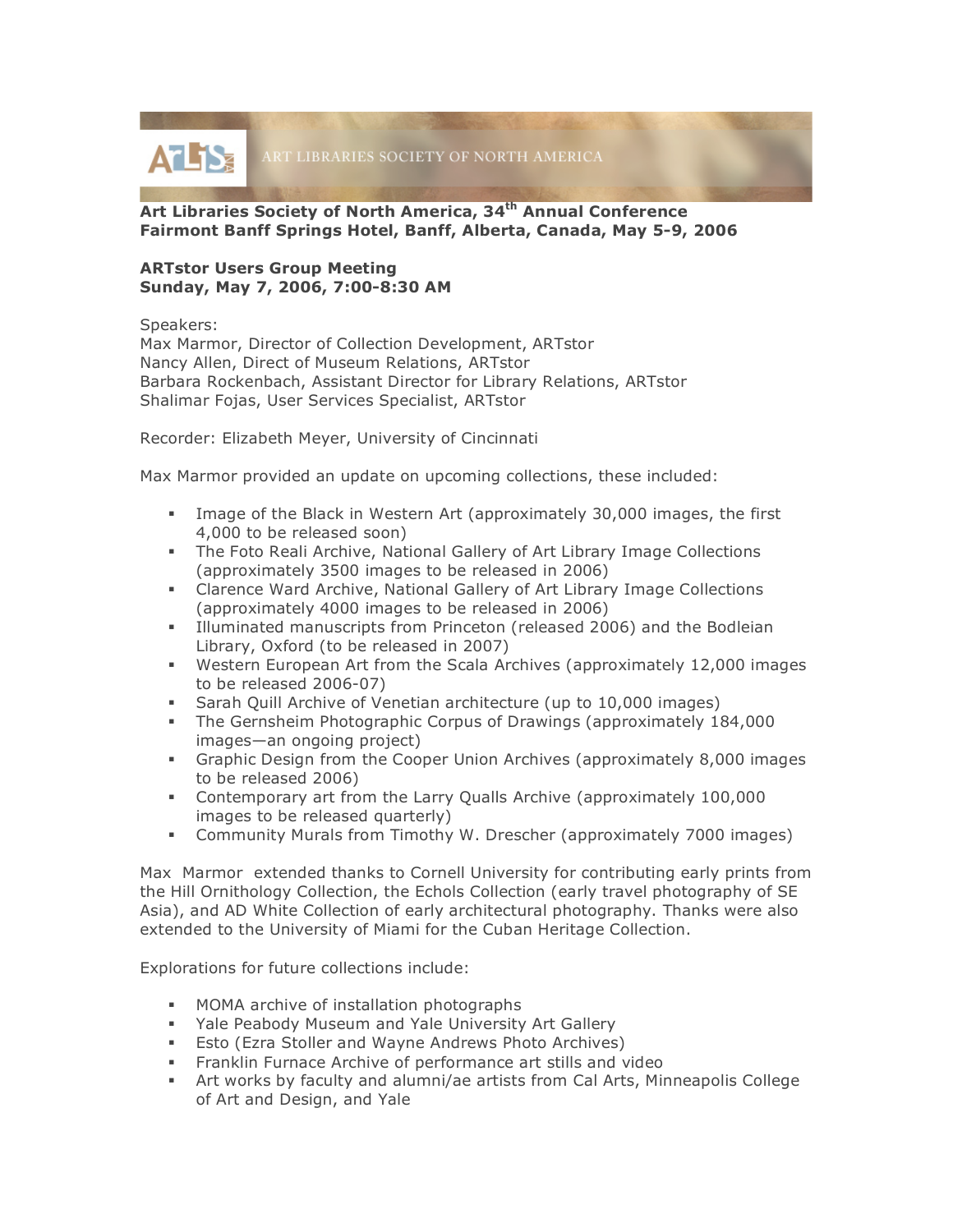University of Texas Latin American collections (Precolumbian, Colonial, modern)

Barbara Rockenbach provided a Library Relations update. ARTstor is exploring the idea of sharing folders between institutions. Currently, there are over 600 participating institutions and this community of users would benefit from searching other institutions' shared folders much as faculty currently share syllabi with colleagues from other institutions.

Other future efforts:

- Users will be able to use Endnote and Refworks to provide a playlist/citation list of images in ARTstor.
- ARTstor will allow users to download larger image files for some ARTstor collections beginning with significant portions of the former AMICO collection.
- The Offline Image Viewer will be offered as freeware.
- The idea of social tagging/local cataloging for images will be explored.

Nancy Allen provided an overview of Museum Relations. ARTstor is looking at initiatives to share images between museums and to enable museums to contribute images to ARTstor easily. ARTstor and the J. Paul Getty Research Institute are collaborating on a project using OAI and CDWA Lite, a new descriptive metadata XML schema that will allow museums the ability to share image collections easily with ARTstor and other online resources. Allen spoke about the Metropolitan Museum of Art project where scholars will be able to access large image files for publication and research free of charge. ARTstor is building a module to make these images. The museum will still charge fees for the commercial use of these images. ARTstor is also working with museum educators to provide images for them to work with K-12 teachers.

Shalimar Fojas provided an update on the enhancements ARTstor has implemented over the last year. These include: image clustering, a new online Image Viewer with easier to understand icons and a rotate function, Personal Collections, and the OIV 2.5, which includes the ability to author slide and print presentations. Fojas showed where on ARTstor's public web site one could access training materials, promotional materials, template guides, and other useful handouts:

http://www.artstor.org/info/using\_artstor/techspecs.jsp. She also reported on the User Services team's training efforts since last year: 474 online WebEx trainings and 42 on-site trainings.

### Questions:

Will ARTstor provide images from textbooks for survey classes? Artstor already does this to some extent through its Art History Survey Collection and is beginning conversations with publishers about providing images that map precisely to images in specific textbooks; in the interest of serving users, they would seek ongoing rights for such images.

ARTstor's phone numbers do not work in Canada. ARTstor is working on international toll free phone numbers. ARTstor will call Canadian users who would like to participate in WebEx training.

How are collections presented on the home page?